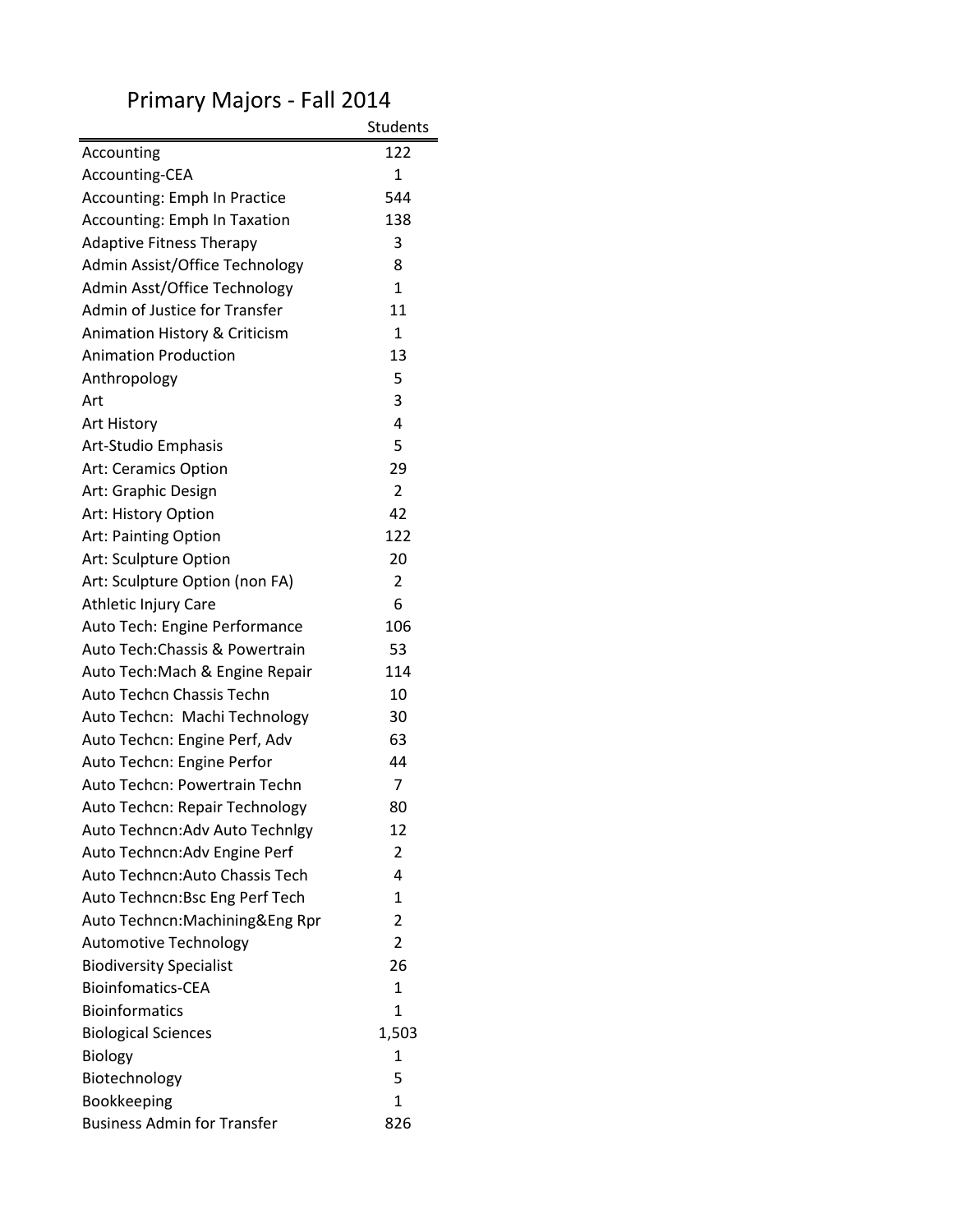|                                         | Students       |
|-----------------------------------------|----------------|
| <b>Business Administration</b>          | 2,448          |
| <b>Business International Studies</b>   | 3              |
| <b>Business Marketing</b>               | $\mathbf{1}$   |
| <b>Business Mngt</b>                    | 1              |
| <b>Business Office Clerk</b>            | 8              |
| <b>Business Software Applications</b>   | 17             |
| <b>CEA-IGETCUC</b>                      | 4              |
| <b>CIS Computer Support Service</b>     | $\mathbf{1}$   |
| <b>CIS: Business Programming</b>        | 101            |
| CIS: Network Programming                | 173            |
| <b>CIS: System Support Services</b>     | $\overline{2}$ |
| CIS: Systems Programming                | 352            |
| <b>CNC Machinist</b>                    | 35             |
| CNC Research & Develop Machin           | 123            |
| <b>CSU General Education-Breadth</b>    | 36             |
| Chemistry                               | 11             |
| Child Development                       | 868            |
| Child Development Teacher               | 6              |
| Chinese                                 | $\mathbf{1}$   |
| <b>Civil Engineering</b>                | 1              |
| <b>Communication Studies</b>            | 20             |
| <b>Communication Studies-Transfer</b>   | 317            |
| <b>Communications Arts &amp; New Me</b> | $\mathbf{1}$   |
| <b>Communications Careers</b>           | 1              |
| Comp Crime Investig & Security          | 16             |
| <b>Comp Information SYS: Bus</b>        | $\mathbf{1}$   |
| Comp Science                            | $\overline{2}$ |
| Comp Softw Devlp                        | $\overline{2}$ |
| Computer Aided Design: Mechncal         | $\overline{2}$ |
| <b>Computer Aided Dsgn-Mechanical</b>   | 164            |
| <b>Computer Animation</b>               | 43             |
| <b>Computer Applications</b>            | $\mathbf{1}$   |
| <b>Computer Graphics Design</b>         | 1              |
| <b>Computer Graphics Programmin</b>     | $\mathbf{1}$   |
| <b>Computer Science</b>                 | 18             |
| <b>Computer Science for Transfer</b>    | 5              |
| Computer Software Development           | 11             |
| <b>Computer Software Developmnet</b>    | 2              |
| Corrections/Probation                   | 117            |
| <b>Creative Writing</b>                 | $\mathbf{1}$   |
| Dance                                   | 1              |
| Data Com & Net Mng: Net Prep            | 1              |
| Database Design for Dev Oracle          | 29             |
| Database Mngt                           | 1              |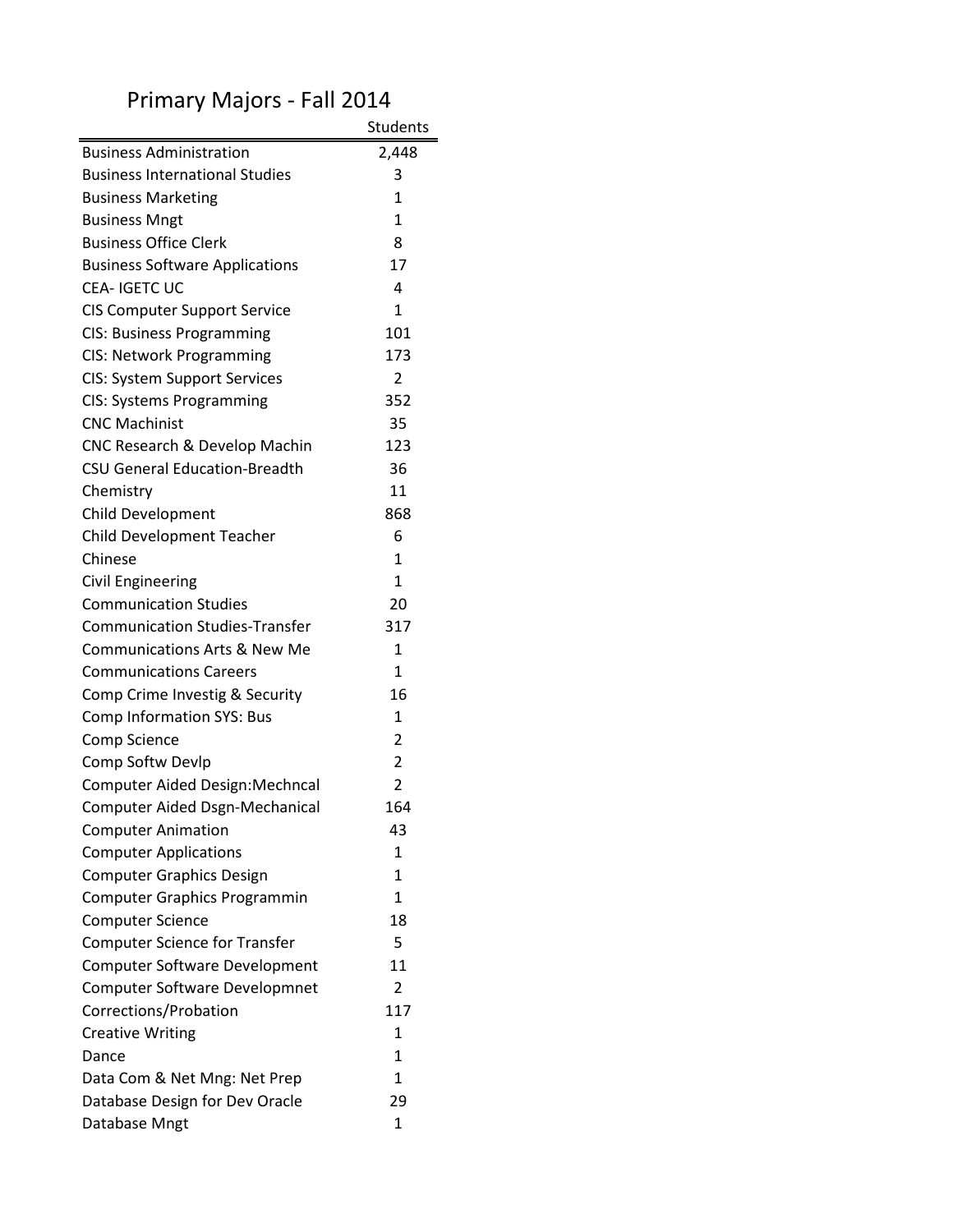|                                           | <b>Students</b> |
|-------------------------------------------|-----------------|
| Database Mngt-Database                    | 1               |
| <b>Dental Assisting</b>                   | 2               |
| Dental Hygiene                            | 8               |
| Diagnostic Medical Sonography             | $\mathbf{1}$    |
| Digitial Imaging                          | 2               |
| Drama                                     | $\mathbf{1}$    |
| Early Childhood Ed for Trnsfer            | 36              |
| <b>Early Childhood Education</b>          | 1               |
| Early Childhood Mental Health             | 5               |
| Early Interv/Spcl Educ Assist             | 22              |
| Economics                                 | 12              |
| <b>Electrical Engineering</b>             | 2               |
| Emt/Paramedic                             | $\mathbf{1}$    |
| <b>Energy Manag &amp; Buildng Science</b> | 20              |
| Energy Manag & Climate Policy             | 9               |
| Engineering                               | 24              |
| English                                   | 510             |
| <b>Enterprise Security Profession</b>     | 25              |
| Entrepreneurship                          | 8               |
| Envi Resource Mgmt&Poll Prev              | 5               |
| Envir Resource Mgmt&Poll Prev             | 40              |
| Environm Compli & Pollut Prev             | 58              |
| <b>Environmental Horticulture</b>         | 4               |
| <b>Environmental Stewardship</b>          | 25              |
| Environmental Studies                     | $\mathbf{1}$    |
| FILM/TV Production: TV Emph               | $\mathbf{1}$    |
| Film                                      | $\overline{2}$  |
| <b>Film Production</b>                    | 283             |
| Film/TV Production: Animation             | 50              |
| Film/TV Production: TV Emph               | 118             |
| French                                    | 2               |
| General Art                               | 5               |
| <b>General Education</b>                  | $\overline{2}$  |
| <b>General Education for Transf</b>       | 5               |
| <b>General Electrian- CEA</b>             | $\overline{2}$  |
| <b>General Electrician</b>                | 1               |
| <b>General Studies: Science</b>           | 19              |
| <b>General Studies: Social Scien</b>      | 10              |
| Geology                                   | 1               |
| <b>Global Studies</b>                     | 79              |
| Graphic & Interactive Design              | 16              |
| Graphic Design                            | 389             |
| <b>High School Student</b>                | 227             |
| <b>Histor for Transfer</b>                | 42              |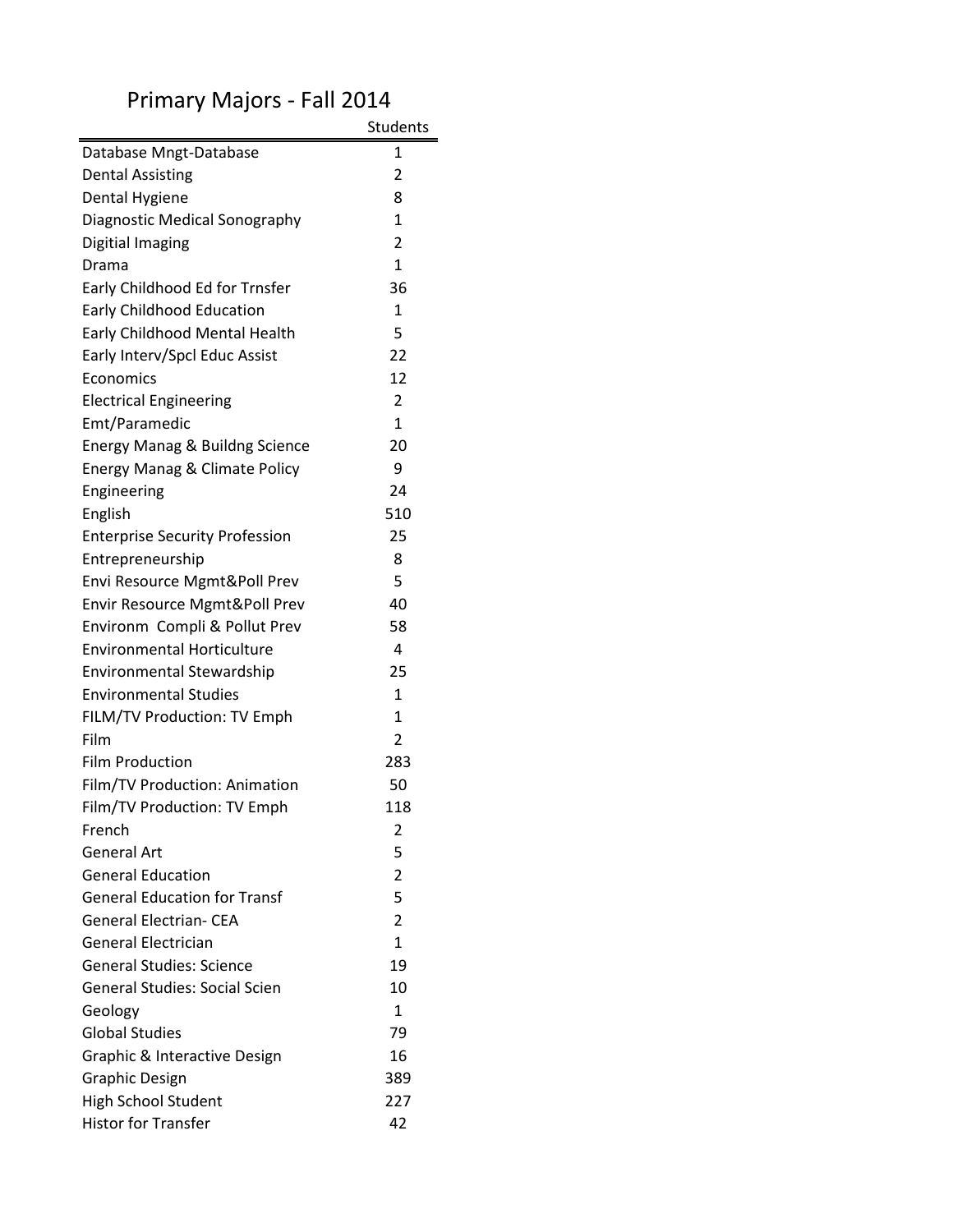|                                      | <b>Students</b> |
|--------------------------------------|-----------------|
| History                              | 9               |
| <b>History for Transfer</b>          | $\mathbf{1}$    |
| <b>Humanities</b>                    | 5               |
| <b>IGETC</b>                         | $\mathbf{1}$    |
| <b>Individual Studies</b>            | $\mathbf{1}$    |
| <b>Informatics</b>                   | $\overline{2}$  |
| <b>Insurance and Coding</b>          | 6               |
| Interactive & Multimedia Techn       | $\overline{2}$  |
| <b>Interactive Design</b>            | 37              |
| <b>Intercultural Studies</b>         | 74              |
| <b>Internet Techn</b>                | 4               |
| Internet Techn: Web Administr        | 1               |
| Japanese                             | 4               |
| Journalism                           | 153             |
| Kinesiology for Transfer             | 505             |
| <b>LVN Transition To RN</b>          | 55              |
| Lab Assisting                        | 33              |
| Law & Society (Pre-Law)              | 11              |
| Law Enforcement                      | 515             |
| Leadership and Social Change         | 9               |
| Lib Arts-Sci, Math & Engineering     | 1,587           |
| Lib Arts-Soc & Behavioral Sci        | 1,421           |
| Liberal Arts                         | 2               |
| Liberal Arts - Arts & Letters        | 569             |
| Liberal Arts - Psychology            | 4               |
| Liberal Arts - Sociology             | $\mathbf{1}$    |
| Liberal Arts-Business&CIS Emph       | 559             |
| Liberal Arts: Ethnic Studie          | $\mathbf{1}$    |
| Liberal Arts: Journalism             | 1               |
| <b>Licensed Vocational Nurse</b>     | 1               |
| Machine Tool Technology              | 1               |
| Management                           | 138             |
| <b>Marketing Management</b>          | 265             |
| Massage Therapy                      | 97              |
| <b>Mathematics</b>                   | 11              |
| Mathematics-Transfer                 | 239             |
| Med Asst: Insurance & Coding         | 16              |
| <b>Medical Assisting</b>             | 386             |
| <b>Medical File Clerk</b>            | 6               |
| <b>Medical Laboratory Technology</b> | 198             |
| <b>Medical Reception</b>             | 8               |
| <b>Medical Records Clerk</b>         | 7               |
| <b>Medical Secretary</b>             | 22              |
| <b>Medical Transcription</b>         | 12              |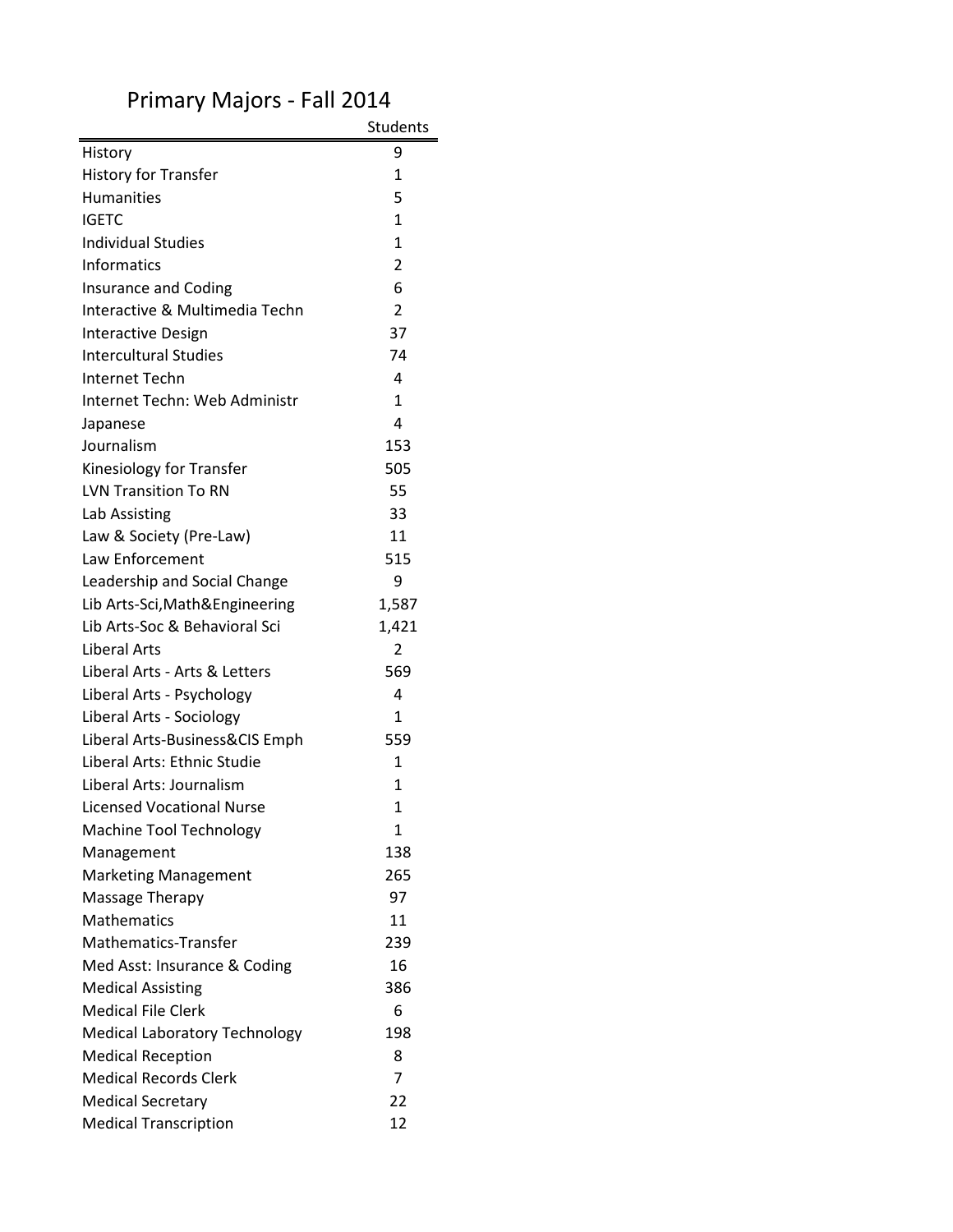|                                       | <b>Students</b> |
|---------------------------------------|-----------------|
| Mfg & Des: CNC Machine Operat         | 1               |
| Mfg & Des: CNC Programming            | 1               |
| <b>Museum Studies</b>                 | $\overline{2}$  |
| Music                                 | 254             |
| <b>Music Technology</b>               | 6               |
| Music Technology-CEA                  | $\mathbf{1}$    |
| <b>Music: Commercial Music Emp</b>    | $\mathbf{1}$    |
| Music: General                        | 9               |
| <b>Network Administration</b>         | 70              |
| <b>Network Basics</b>                 | 4               |
| No Major In Adult Education           | $\mathbf{1}$    |
| No Major: Undergraduate               | 25              |
| <b>Nutrition &amp; Fitness</b>        | $\mathbf{1}$    |
| Out of state students                 | $\overline{2}$  |
| <b>Paralegal Studies</b>              | 283             |
| Paramedic                             | 27              |
| Paramedic-CEA                         | $\mathbf{1}$    |
| Personal Interest Only                | 91              |
| Pharmacy Technician                   | 7               |
| Phlebotomy Technician I               | 23              |
| Photographic Arts                     | 57              |
| Photography                           | 3               |
| <b>Physical Education</b>             | $\overline{7}$  |
| Physical Education/Human Per          | $\mathbf{1}$    |
| Physics                               | $\overline{2}$  |
| Physiology                            | $\mathbf{1}$    |
| <b>Political Science</b>              | 12              |
| <b>Political Science for Transfer</b> | 18              |
| Pre-Medicine                          | 5               |
| Pre-Nursing                           | $\overline{1}$  |
| Pre-Pharmacy                          | 1               |
| Primary Care Assoc Program            | 5               |
| <b>Private Security</b>               | 12              |
| Pro/Engineer                          | 34              |
| <b>Product Model Making</b>           | 22              |
| Professional Photography              | 45              |
| Programming Language: PERL            | 5               |
| Programming in C/C++                  | 227             |
| Programming in JAVA                   | 101             |
| <b>Project Management Practition</b>  | 17              |
| Psychology                            | 21              |
| Psychology for Transfer               | 9               |
| Radiation Therapy Techn               | 1               |
| Radio Broadcasting                    | $\mathbf{1}$    |